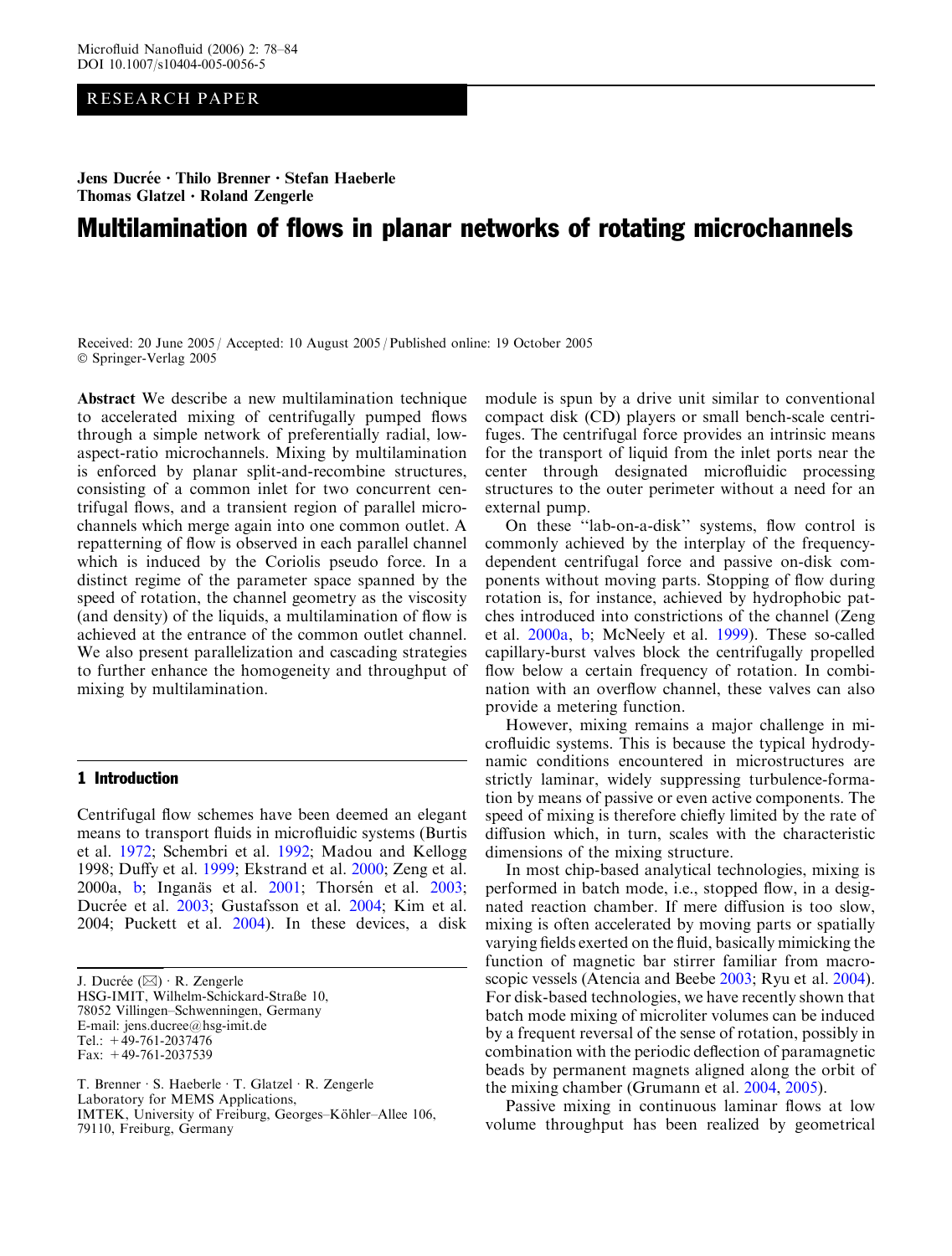<span id="page-1-0"></span>surface structures (Stroock et al. [2002;](#page-5-0) Lim et al. [2003](#page-5-0); Wang et al. [2003](#page-5-0); Kim et al. [2004](#page-5-0)), hydrodynamic focusing (Knight et al. [1998\)](#page-5-0), bended (Gelfgat et al. [2003](#page-5-0); Howell et al. [2004\)](#page-5-0) and three-dimensional channel architectures (Gelfgat et al. [2003;](#page-5-0) Liu et al. [2000](#page-6-0); Beebe et al. [2001](#page-6-0); Mengeaud et al. [2002;](#page-6-0) Therriault et al. [2003](#page-6-0); Jen et al. [2003;](#page-6-0) Chen and Meiners [2004;](#page-6-0) Mingqiang and Haim [2004](#page-6-0); Park et al. [2004](#page-6-0)), microplume injection (Miyake et al. [1993](#page-6-0), [1997;](#page-6-0) Elwenspoek et al. [1994\)](#page-6-0) and obstacles (Wang et al. [2002](#page-6-0)). In these passive structures without moving parts, the mixing energy is entirely drawn from the pumping source.

For continuous laminar flows at high volume discharge, a common scheme to reduce mixing times is the multilamination of flows, i.e., the formation of thin, alternating lamellae of liquids. Such a stratification strategy accelerates diffusive processes by reducing the diffusion length and, at the same time, by enhancing the interfacial surface area for mass transfer between the two flows. After the layers are contacted, mixing proceeds by mere diffusion between the thin lamellae without requiring transversal flow components.

Multilamination schemes are commonly realized by pressure-driven flows through three-dimensional guide structures (Branebjerg et al. [1996](#page-6-0); Schwesinger et al. [1996](#page-6-0); Gray et al. [1999;](#page-6-0) Hessel et al. [2003,](#page-6-0) [2004;](#page-6-0) Hardt and Schönfeld [2003;](#page-6-0) Munson and Yager [2004](#page-6-0); Nguyen and Wu [2005](#page-6-0); Hardt et al. [2005\)](#page-6-0). To minimize the flow resistance, high-aspect ratio microchannels are required. The fabrication of these structures, combined with the need for chemically inert materials—mostly metals, so far primarily involves high-end microfabrication technologies such as UV-LIGA or even X-ray LIGA.

The aim of this paper is to present two novel methods to enhance the speed of mixing via the multilamination of centrifugally propelled flows through simple networks of rectangular microchannels in an essentially planar

(''2.5-dimensional'') geometry. The hydrodynamic operating principle roots in the Coriolis-induced sec-ondary flow patterns (Brenner et al. [2003;](#page-6-0) Ducrée et al. [2004;](#page-6-0) Alfredsson and Persson [1989;](#page-6-0) Barua [1954](#page-6-0); Benton [1956;](#page-6-0) Brouwers [1995](#page-6-0), [2002\)](#page-6-0) which are outlined in Sect. 1. In the subsequent Sect. 3, two new split-and-recombine concepts are introduced to enforce and scale-up a Coriolis-induced multilamination of flows. Finally in Sect. 4, we summarize the findings and give an outlook on future work.

# 2 Hydrodynamics in rotating channels

#### 2.1 Forces on centrifugal flows

To understand the principle of hydrodynamic flow lamination, we examine the flow through a radial microchannel on a disk rotating at an angular frequency vector  $\vec{\omega}$  (Fig. 1) (Ducrée et al. 2005). As viewed from the non-inertial frame of reference where the disk is at rest, the flow of a liquid of density  $\rho$  and viscosity  $\eta$  at a speed  $\vec{v}$  is exposed to two (apparent) forces: the centrifugal force (density)

$$
\vec{f}_{\omega} = -\varrho \vec{\omega} \times (\vec{\omega} \times \vec{r})
$$
\n
$$
\vec{f}_{\omega} = \varrho r \omega^2 \hat{e}_r \quad \text{for} \quad \angle(\vec{\omega}, \hat{e}_r) = 90^\circ
$$
\n(1)

points in the radial  $\hat{e}_r$ -direction to propel a parabolic velocity profile  $\vec{v}(\vec{f}_{\omega})$  similar to a pressure-driven flow, and the velocity-dependent Coriolis force (density)

$$
\vec{f}_{\rm C} = -2\varrho \vec{\omega} \times \vec{v}
$$
\n
$$
\left| \vec{f}_{\rm C} \right| = \frac{\varrho^2 \vec{r} \Delta x^2 \omega^3}{8\eta} \quad \text{for} \quad \angle(\vec{\omega}, \vec{v}) = 90^\circ
$$
\n(2)

which points perpendicular to  $\vec{v}(\vec{f}_\text{o})$ . The variable  $\vec{r}$ 



Fig. 1 Geometry and forces on a disk spinning at the angular velocity  $\vec{\omega}$  pointing for positive, i.e., counter-clockwise rotation, out of the paper plane towards the reader. The rectangular channel exhibits a width  $\Delta x$  and height h and a mean radial position  $\bar{r}$ , pointing in the radial  $\hat{e}_r$ -direction. In the non-inertial reference

frame rotating with the disk at  $\omega$ , a liquid filling a channel of length l is exposed to the centrifugal force density  $\overline{f}_{\omega} \propto r \omega^2 \hat{e}_r (1)$  and to the Coriolis force density  $\vec{f}_C \propto \vec{v} \times \vec{\omega}$  (2). The plot shows a straight channel (a) where Coriolis-induced stirring occurs and a parallel channel network to implement multilamination of flow (b)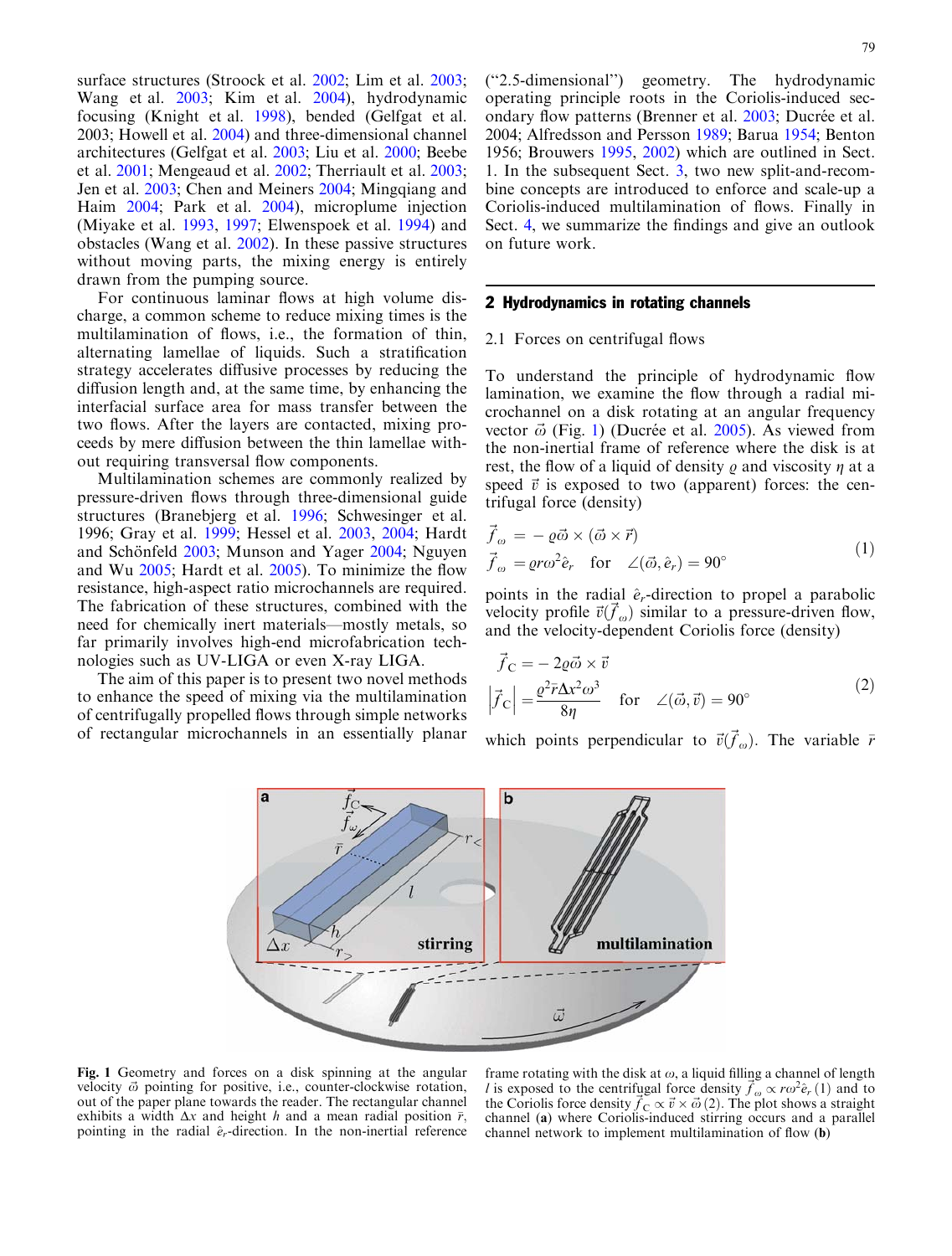delineates the mean radial position of the liquid flow on the disk and  $\angle(\vec{a}, \vec{b})$  the angle between the vectors  $\vec{a}$  and  $\vec{b}$ . The vector field  $\vec{f}_C$  peaks in the center of the channel where the parabolic centrifugal  $\vec{v}$ -profile is maximum. Note that the approximation for  $|\vec{f}_C|$  in Eq. 2 has been derived by assuming a mean velocity  $v = v_{\text{max}}/2$  of a centrifugal flow with a maximum velocity  $v_{\text{max}} = \varrho$  $\omega^2 \bar{r} \Delta x^2 / 8\eta$  through a gap of spacing  $\Delta x$ .

Assuming again a centrifugally driven flow through a gap of width  $\Delta x$  and  $h \rightarrow \infty$  (Fig. [1\), we retain a ratio](#page-1-0)

$$
\frac{\vec{f}_{\omega}}{\vec{f}_{\rm C}} = \frac{8\eta}{\varrho \Delta x^2 \omega} \tag{3}
$$

between  $\vec{f}_{\omega}(1)$  and  $\vec{f}_{\text{C}}(2)$ . For typical conditions of centrifugally driven flow of water  $(\varrho \approx 10^3 \text{ kg m}^{-3}, \eta \approx$  $(\varrho \approx 10^3 \text{ kg m}^{-3}, \eta \approx 1 \text{ mPa s})$  and  $\Delta x = 200 \text{ µm}$ , the ratio amounts to about 200  $\omega^{-1}$ , meaning that the transversal Coriolis pseudo force already supersedes the centrifugal force at rather moderate frequencies of about 32 Hz. This increasing influence of the Coriolis force towards high speeds of rotation has previously been investigated in a qualitative and quantitative fashion by simulation and experimentally verified in a flow switch based on the Coriolis force (Brenner et al. [2003,](#page-6-0) [2005\)](#page-6-0).

## 2.2 Patterning of flow

Figure 2 sketches how the velocity field  $\vec{v}$  is shaped by the interplay of the centrifugal force  $f_{\omega}(1)$  and the Coriolis force  $\vec{f}_C(2)$ . During rotation, a parabolic velocity profile  $\vec{v}(\vec{f}_{\omega})$  emerges which peaks in the center of the channel. The shape of  $\vec{v}$  is thus akin to a profile of a pressure-driven flow.

The inhomogeneous radial velocity profile  $\vec{v}(\vec{f}_{\omega})$  implies an inhomogeneous force field  $f_C(\vec{v})$  (2) which is (initially) directed in azimuthal direction, i.e., perpendicular to the radial channel.  $f_C(\vec{v})$  thus energizes a transversal convection from the center where  $\hat{f}_C$  is maximum towards one particular sidewall selected by the sense of rotation (Fig. 2). Continuity prescribes that the slow liquid in the outer region escapes along the outer perimeter where the field  $\hat{f}_C(\vec{v})$  displays the least counterforce. The resulting transversal currents  $\vec{v}(f_c)$ lead to the ''stirring'' of two parallel flows.

We carried out simulations with the commercial code ACE+ (CFD-GUI Revision 2002.2.16, CFD-ACEU solver Revision 2002.0.40) from ESI Group ([2000\)](#page-6-0) to disclose the details. The simulations at  $\omega$ =300 rad s<sup>-1</sup> for  $l=2.1$  cm,  $\Delta x=100$  µm and  $h=100$  µm in Fig. [3](#page-3-0) [reveal the details of the stirring under laminar condi](#page-3-0)[tions. An initial AB alignment in the inlet channel is](#page-3-0) [transformed into a vertical ABA ''sandwich'' and, fur](#page-3-0)[ther downstream, into an almost entirely reversed hori](#page-3-0)[zontal BA like pattern. The key impact parameters](#page-3-0) [governing this hydrodynamic process are the channel](#page-3-0) geometry  $(\Delta x, h, l)$  and the speed and sense (sign) of the [rotation vector](#page-3-0)  $\vec{\omega}$ .

For cross-checking the simulated hydrodynamic flow patterns, we have developed an optical measurement setup to experimentally verify the patterning of flow on a centrifugal disk (Grumann et al. [2005\)](#page-6-0). The setup is based on a stroboscopic principle where a top-view mounted microscope camera is triggered each given integer number of turns by the zero-crossing of the centrifuge engine. The b/w camera exhibits an extremely short minimum exposure time of 100 ns, only. To investigate an arbitrary region on the spinning disk, a linear drive moves the camera along the radial axis while a time delay adjusts the azimuthal position.

The captured gray-scale intensities are then calibrated with a set of water–ink mixtures at known mixing ratios. For each position, top-view images of concurrent water and ink flows are then compared to the accumulated intensity along a vertical line in the corresponding simulation. The so-obtained experimental data portrayed in Fig. 3 [prove good qualitative and quantitative agree](#page-3-0)ment with the simulation (Ducrée et al. 2004).

### 3 Multilamination strategies

Based on this Coriolis-induced rearrangement of flows, we designed two novel split-and-recombine schemes to implement a multilamination of flow within planar microchannel geometries. In each case, two incoming flows are first contacted in a horizontal AB-type layer. The Coriolis stirring (Fig. [3\) then reverses the AB into a BA](#page-3-0)[type layer. The two concepts differ as the so-called direct](#page-3-0) [laminator achieves the half-turn in a single step while the](#page-3-0) [so-alternative sandwich laminator enforces two consec](#page-3-0)[utive quarter turns.](#page-3-0)



Fig. 2 Schematic of the patterning of flow in a fluidic duct spinning at an angular frequency  $\omega$ . The centrifugal force (density)  $\vec{f}_{\omega}(1)$ generates a parabolic profile  $\vec{v}$  pointing (mainly) in radial  $\hat{e}_r$  direction. The Coriolis force  $\vec{f}_C(2)$  seeks to deflect the flow in transversal direction. As the transversal motion in the filled channel is restricted by the sidewalls, the non-uniform flow field  $\vec{v}$  in a cross section of the channel leads to an inhomogeneous field distribution of the Coriolis force  $\vec{f}_C(\vec{v}) \perp \vec{v}$ . The field peaks in the center of the channel where the liquid is pushed toward the sidewall from where it escapes along the upper and lower sidewall. This way transversal swirling currents  $\vec{v}(\hat{f}_C)$  are generated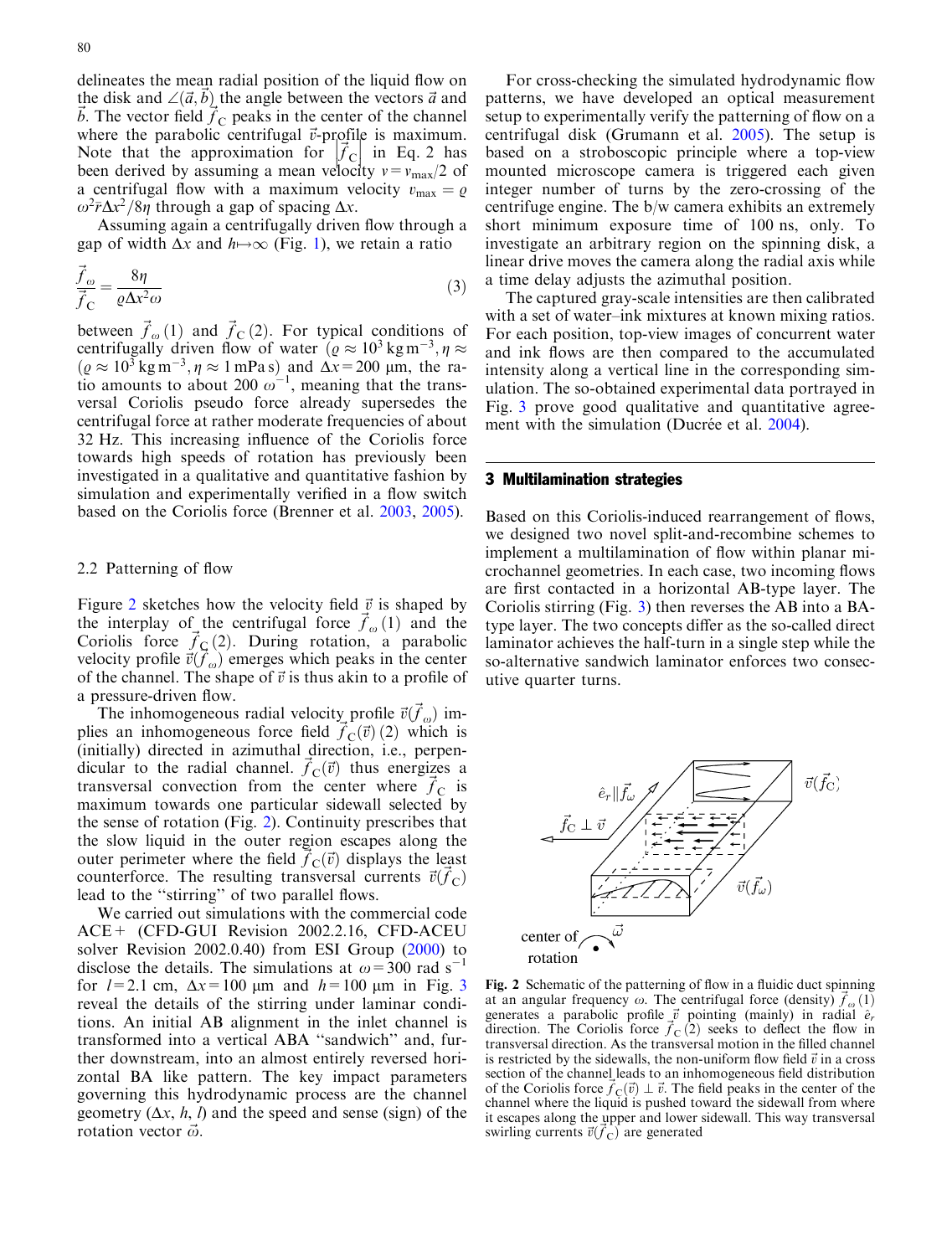<span id="page-3-0"></span>

Fig. 3 Coriolis-induced hydrodynamic reversal of an horizontal AB layer in a straight radial channel. The channel which measures a width  $\Delta x=100$  µm and a height  $h=100$  µm extends at a length  $l=2.1$  cm in radial direction from its inlet at r The speed of

3.1 Direct laminator

Two separate incoming flows are briefly contacted and then divided in three parallel channels (Fig. 4). In the central channel, the two-phase flow with fluid A in the left and fluid B in the right half is reversed from the initial AB pattern to a BA pattern by means of the Coriolis-driven advection (Fig. 3).

At the entrance of the common outlet, an ABAB stratification of the flows is accomplished to reduce the diffusion length by a factor of two and thus the mixing time by a factor of four. Towards the exit, the Coriolisinduced stirring persists which continuously elongates the interfacial surface to further enhance diffusive mixing. Figure 4 displays the full course of lateral flow patterning (at radially compressed aspect ratio) observed at  $\omega = 90$  rad s<sup>-1</sup>.

This novel split-and-recombine principle can be extended to massively reduce mixing times. By cascading a series of  $N$  (e.g., 3) congruent laminators (Fig. [5\), the](#page-4-0) [maximum layer thickness](#page-4-0)  $d$  (e.g., 100  $\mu$ m) is reduced by [a](#page-4-0) [factor](#page-4-0) [of](#page-4-0)  $2^N$  $2^N$  [\(8\) to accelerate mixing time](#page-4-0)  $t_D$  [for dif](#page-4-0)[fusive](#page-4-0) [mixing](#page-4-0) [by](#page-4-0) [a](#page-4-0) [factor](#page-4-0) [of](#page-4-0)  $2^{2N}$  $2^{2N}$  [\(64\)!](#page-4-0)

3.2 Sandwich laminator

coefficient  $D = 2 \times 10^{-20}$  m<sup>2</sup> s<sup>-1</sup>

The second split-and-recombine scheme achieves the half-turn after two consecutive quarter turns (Fig. [6\). By](#page-4-0) [slightly prolonging the common inlet channel, the first](#page-4-0) [partial rotation already completes right at the point](#page-4-0) [where the flows are split. Vertical BAB sandwiches then](#page-4-0) [enter each parallel channel to finish the second leg of the](#page-4-0) [half turn. Overall, the lamination structure has trans](#page-4-0)[formed the horizontal BA layering at its entrance into an](#page-4-0) [ABABABAB pattern at its exit, thus reducing the mix](#page-4-0)[ing distance by a factor of four and the \(diffusive\) mixing](#page-4-0) [time](#page-4-0) [by](#page-4-0) [a](#page-4-0) [factor](#page-4-0) [of](#page-4-0)  $4^2 = 16$ .

rotation amount to  $\omega$  = 50 rad s<sup>-1</sup> in clockwise sense. Diffusion has been suppressed in the simulation by selecting a small diffusion

Note that, by referring the conceptual scheme displayed in Fig. 6 [\(left\), this scaling of the mixing time is](#page-4-0) [clearly idealized. In the simulation as well as in the](#page-4-0) [experiment shown in the same Fig.](#page-4-0) 6, it can be recog[nized that there is a systematic asymmetry between the](#page-4-0) [flow patterns in each parallel channel, tracing back to](#page-4-0) [the imperfect sandwich alignment at the entrance. The](#page-4-0) [authors presume that in a hydrodynamically optimized](#page-4-0) [\(asymmetric\) geometry, the distribution of the layer](#page-4-0) [widths could be significantly reduced.](#page-4-0)

#### Fig. 4 Direct

laminator—concept, simulation, layout and experimentally observed patterning of flow. The structure features a width  $\Delta x$  = 1265 µm, a height  $h=60 \mu m$ , and a length of 2.1 cm, starting at a distance  $r$ from the center of rotation in radial direction. The simulation is carried out at  $\omega$ =150 rad s<sup>-1</sup> with the same geometry

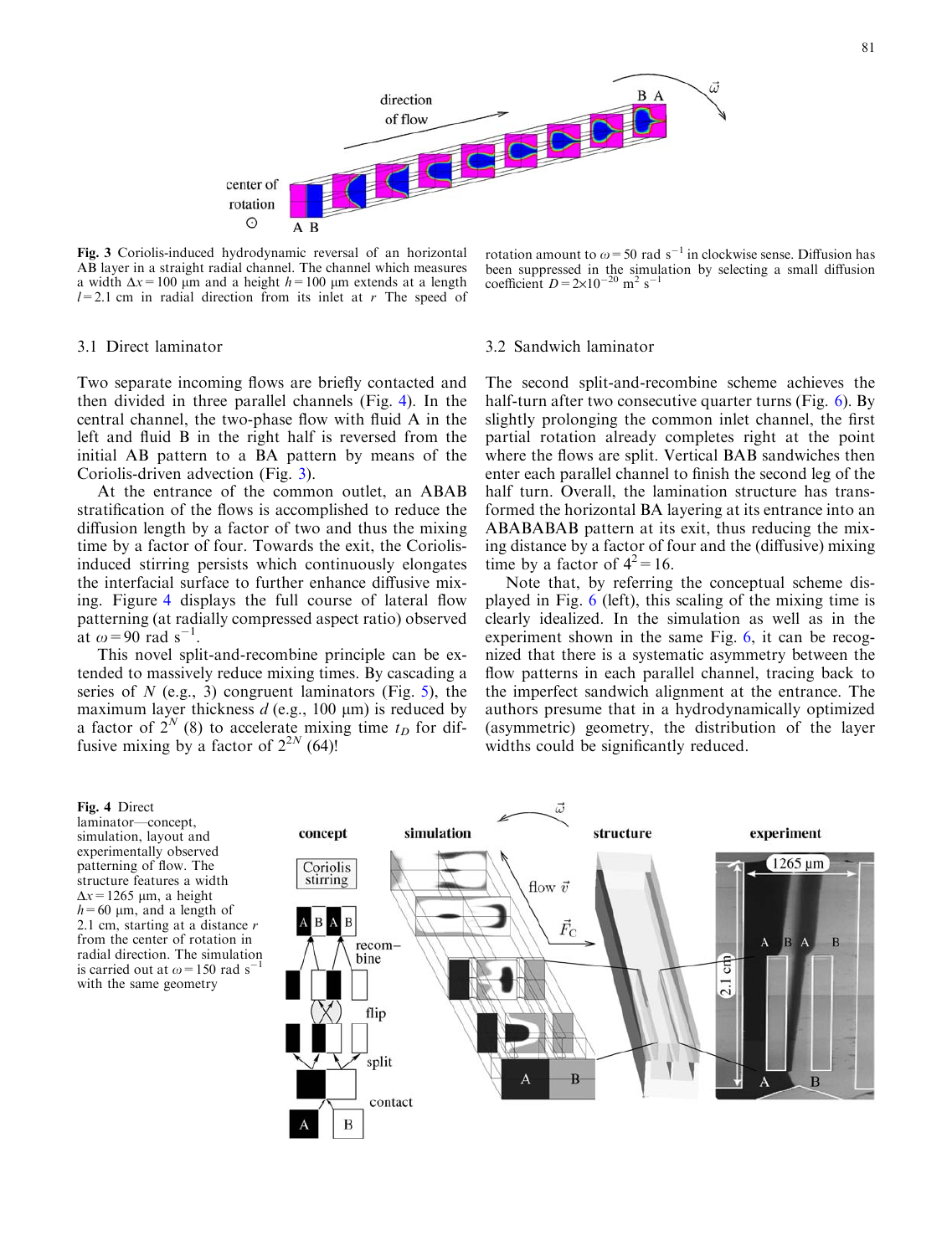<span id="page-4-0"></span>82



Fig. 5 Cascading scheme for the direct laminator. In each stage, the width of the parallel channels cuts into halves, thus decreasing the diffusion time by a factor of four. Due to the scaling of the flow resistance with the length and the inverse square of the channel cross section, the overall resistance increases with each additional stage, despite the increasing parallelism of the channels

#### 3.3 Scale-up

Mixing by multilamination is of particular interest for micro process engineering where, in addition to rapid and homogeneous mixing, also the volume discharge is of outstanding importance. As low channel cross sections are imperative for fast diffusive mixing in passive microstructures, scale-up has to be accomplished numbering-up "identical" structures.

Recalling the previous multilamination principles, we discover that the sandwich laminator features a generic numbering-up strategy by increasing the number of channels branching off a common inlet. In practice, a maximum count of parallel channels is imposed by the lateral spreading the Coriolis force can induce to form the required BAB sandwich.

For the direct laminator, numbering-up can be implemented by cascading congruent structures. Note, however, that this implies that the channel width has to be reduced by a factor of two in each stage of the cascade. The practical limit is then given by the minimum feature size of the manufacturing technology as well as the throttling of the overall throughput by the rapidly narrowing channel cross sections.

At first glance, the cascaded sandwich laminator thus appears to be the method of choice for scale-up by numbering-up. But the overall throughput can also be ramped up by replicating identical structures according to the rotational symmetry of the disk.

#### 4 Summary and outlook

We have shown multilamination of concurrent centrifugal flows by split-and-recombine scheme to substantially accelerate mixing in a planar structure of rectangular, ''2.5-dimensional'' microchannels. Accompanying CFD simulations revealed that this novel actuation scheme is based on the apparent Coriolis force, energizing transversal advection between centrifugal flows through rotating microchannels. The key parameters impacting the Coriolis-stirring are the channel geometry, the angular velocity and the radial downstream position.

Two alternative split-and-recombine concepts, the direct laminator and the sandwich laminator, have been presented to enforce multilamination of flow. Scale-up of volume throughput by distinct numbering-up strategies have been investigated. We mention that the clean horizontal stratification achieved in Figs. 4 and 6 proves to be quite sensitive to the experimental parameters. However, a significantly enhanced ''wild'' mixing, i.e., a mixing without patterns which are recognizable from a top-view position, always occurs, regardless of the experimental parameters. This wild mixing just reflects



Fig. 6 Sandwich laminator—concept, simulation, layout and experimentally observed multilamination of flow at  $\omega$  = 180 rad s<sup>-1</sup>. A centrifugal flow is driven through a simple structure with four channels in parallel (insert). The experiment

with water and ink displays an eightfold lamination in the outlet section. The course of lamination from AB at the inlet to ABABABAB can be followed in the simulation (right)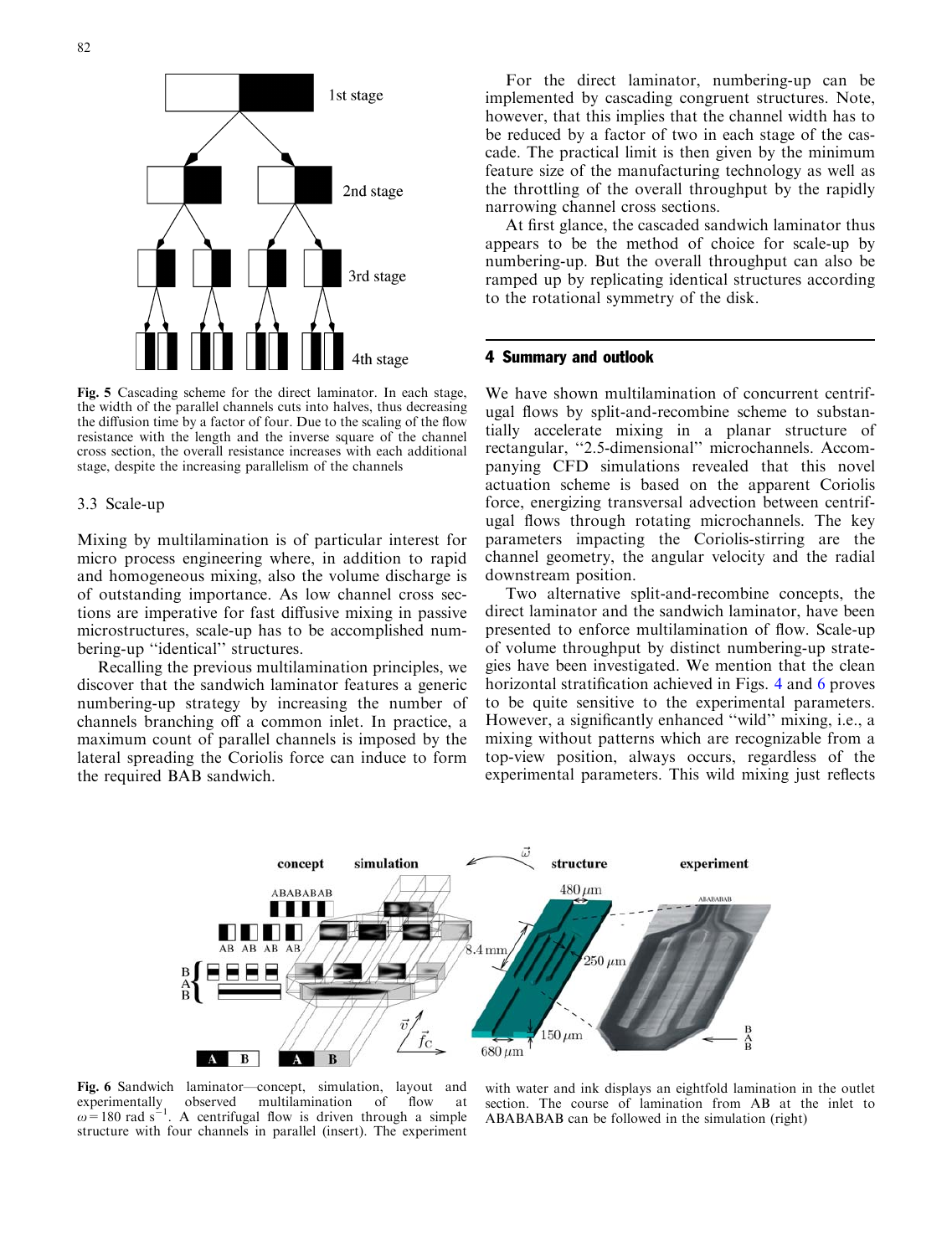<span id="page-5-0"></span>[in a less pronounced or completely washed out gray](#page-4-0) [profile across the channel.](#page-4-0)

In the future, we will incorporate the Coriolis-induced multilamination of flow into a Coriolis reactor where the liquid educts are continuously delivered in a free jet from stationary dispensers to cylindrical receiv-ing reservoirs rotating with the disk (Ducrée et al. [2004](#page-6-0); Haeberle et al. [2005\)](#page-6-0). After passing the here described multilamination structures, the mixed liquids are expelled from side openings of the disk to the wall of the surrounding receiving vessel.

This Coriolis reactor platform offers several advantages. Compared to pressure driven setups, pumping is enforced pulse-free fashion by the centrifugal volume force. The contact free transmission of force without the need for pressure-tight interfaces facilitates handling of the mixing module. The mixing platform can also be supplemented with other previously introduced centrifugal microfluidic technologies such as a flow switch based on the Coriolis force (Brenner et al. [2003](#page-6-0), [2005\)](#page-6-0), beads as stationary phases (Grumann et al. [2004](#page-6-0), [2005\)](#page-6-0) and actuators (Grumann et al. 2004, 2005) as well as optical readout elements (Grumann et al. [2005\)](#page-6-0).

Acknowledgements The authors are grateful to the support by the federal state of Baden–Württemberg for the grant "Bio-Disk" (No. 24-720.431-1-7/2) (Bio-Disk [2003](#page-6-0)) and the support of the CoMix project (CoMix – Coriolis Microreactor [2004](#page-6-0)) by the Landesstiftung Baden–Württemberg.

#### References

- Burtis CA, Mailen CJ, Johnson WF, Scott CD, Tiffany TO, Anderson NG (1972) Development of miniature fast analyzer. Clin Chem 18(8):753–761
- Schembri CT, Ostoich V, Lingane PJ, Burd TL, Buhl SN (1992) Portable simultaneous multiple analyte whole-blood analyzer for point-of-care testing. Clin Chem 38(9):1665–1670
- Madou MJ, Kellogg GJ (1998) LabCD: a centrifuge-based microfluidic platform for diagnostics. In: Cohn GE (ed) Proceedings of SPIE—Systems & Technologies for Clin. Diagn. & Drug Disc, volume 3259, pp 80–93
- Duffy DC, Gillis HL, Lin J, Sheppard NF, Kellogg GJ (1999) Microfabricated centrifugal microfluidic systems: characterization and multiple enzymatic assays. Anal Chem 71(20):4669– 4678
- Ekstrand G, Holmquist C, Örlefors AE, Hellman B, Larsson A, Andersson P (2000) Microfluidics in a rotating CD. In: van den Berg A, Olthuis W, Bergveld P (eds) Proceedings of the micro total analysis systems symposium  $(\mu$ TAS 2000) May 14–18, Enschede, The Netherlands. Kluwer, The Netherlands, pp 311– 314
- Zeng J, Banerjee D, Deshpande M, Gilbert JR (2000) Design analyses of capillary burst valves in centrifugal microfluidics. In: van den Berg A, Olthuis W, Bergveld P (eds) Proceedings of the micro total analysis systems symposium ( $\mu$ TAS 2000) May 14–18, Enschede, The Netherlands. Kluwer, pp 493–496
- Zeng J, Deshpande M, Greiner K, Gilbert JR (2000) Fluidic capacitance model of capillary-driven stop valves. In: ASME international mechanical engineering congress and exposition (IMECE'00)
- Inganäs M, Ekstrand G, Engström J, Eckersten A, Dérand H, Andersson P (2001) Quantitative bio-affinity assays at nanoliter scale, parallel analysis of crude protein mixtures. In: Ramsey

JM, van den Berg A (eds) Proceedings of the micro total analysis systems symposium  $(\mu$ TAS 2001), October 21–25, Monterey, pp 91–92

- Thorsén G, Ekstrand G, Selditz U, Wallenborg SR, Andersson P (2003) Integrated microfluidics for parallel processing of proteins in a CD microlaboratory. In: Northrup MA, Jensen KF, Harrison DJ (eds) Proceedings of the 7th international conference on micro total analysis systems ( $\mu$ TAS 2003), October 5–9, Squaw Valley, volume 1 of MESA Monographs, Kluwer, pp 457–460
- Ducrée J, Brenner T, Glatzel T, Zengerle R (2003) A Coriolis-based split-and-recombine laminator for ultrafast mixing on rotating disks. In: Northrup MA, Jensen KF, Harrison DJ (eds) Proceedings of the 7th international conference on micro total analysis systems ( $\mu$ TAS 2003), October 5–9, Squaw Valley, volume 1 of MESA Monographs, Kluwer, pp 603–606
- Gustafsson M, Hirschberg D, Palmberg C, Jörnvall H, Bergman T (2004) Integrated sample preparation and MALDI mass spectrometry on a microfluidic compact disk. Anal Chem 76(2):345– 350
- Kim J, Jang SH, Jia G, Zoval JV, da Silva NA, Madou MJ (2004) Cell lysis on a microfluidic CD (compact disc). Lab Chip 4(5):516–522
- Puckett LG, Dikici E, Lai S, Madou M, Bachas LG, Daunert S (2004) Investigation into the applicability of the centrifugal microfluidics platform for the development of protein-ligand binding assays incorporating enhanced green fluorescent protein as a fluorescent reporter. Anal Chem 76(24):7263– 7268
- McNeely MR, Spute MK, Tusneem NA, Oliphant AR (1999) Hydrophobic microfluidics. In: Ahn CH, Frazier AB (eds) Proceedings of SPIE—microfluidic devices and systems II, volume 3877, pp 210–220
- Atencia J, Beebe DJ (2003) An oscillating ferromagnetic micropump utilizing centrifugal force. In: Northrup MA, Jensen KF, Harrison DJ (eds) Proceedings of the 7th international conference on micro total analysis systems ( $\mu$ TAS 2003), October 5–9, Squaw Valley, pp 883–886
- Ryu KS, Shaikh K, Goluch E, Fan Z, Liu C (2004) Micro magnetic stir-bar mixer integrated with parylene microfluidic channels. Lab Chip 4(6):608–613
- Grumann M, Geipel A, Riegger L, Zengerle R, Ducrée J (2004) Magneto-hydrodynamic micromixing for centrifugal lab-on-adisk platforms. In: Laurell T, Nilsson J, Jensen KF, Harrison DJ, Kutter JP (eds) Proceedings of the 8th international conference on micro total analysis systems  $(\mu$ TAS 2004), September 26–30, Malmö, Sweden, volume 1, RSC, pp 593– 595
- Grumann M, Geipel A, Riegger L, Zengerle R, Ducrée J (2005) Batch-mode mixing with magnetic beads on centrifugal microfluidic platforms. Lab Chip 5(5):560–565
- Stroock AD, Dertinger SK, Adjari A, Mezic I, Stone HA, Whitesides GM (2002) Chaotic mixer for microchannels. Science 295(5555):647–651
- Lim D, Kamotani Y, Cho B, Mazumder J, Takayama S (2003) Fabrication of microfluidic mixers and artificial vasculatures using a high-brightness diode-pumped Nd:YAG laser direct write method. Lab Chip 3(4):318–323
- Wang H, Iovenitti P, Harvey E, Masood S (2003) Numerical investigation of mixing in microchannels with patterned grooves. J Micromech Microeng 13(6):801–808
- Kim DS, Lee SW, Kwon TH, Lee SS (2004) A barrier embedded chaotic micromixer. J Micromech Microeng 14(6):798–805
- Knight JB, Vishwanath A, Brody JP, Austin RH (1998) Hydrodynamic focusing on a silicon chip: mixing nanoliters in microseconds. Phys Rev Lett 80(17):3863–3866
- Gelfgat AY, Yarin AL, Bar-Yoseph PZ (2003) Dean vortices-induced enhancement of mass transfer through an interface separating two immiscible liquids. Phys Fluid 15(2):330–347
- Howell PB Jr, Mott DR, Golden JP, Ligler FS (2004) Design and evaluation of a Dean vortex-based micromixer. J Micromech Microeng 4(6):663–669